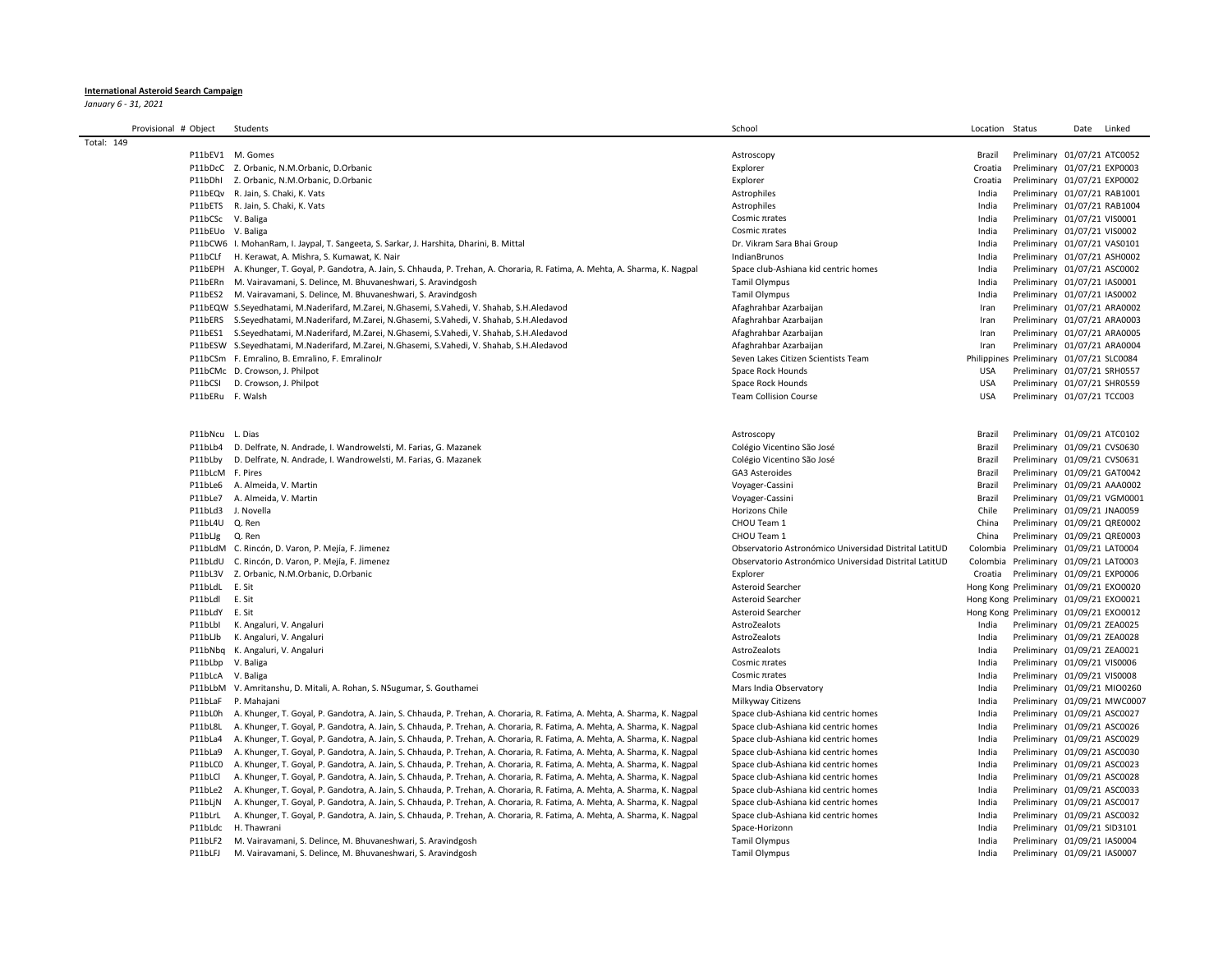P11bLDf M. Nikita **Team Terrene Hunters** Team Terrene Hunters **Team Terrene Hunters** India Preliminary 01/09/21 NIK1102 P11bLDZ M. Nikita **Preliminary 01/09/21 NIK1101** Team Terrene Hunters **Team Terrene Hunters** India Preliminary 01/09/21 NIK1101 P11bLGm M. Nikita **Team Terrene Hunters** Team Terrene Hunters **Team Terrene Hunters** India Preliminary 01/09/21 NIK1103 P11bL4I S.Seyedhatami, M.Naderifard, M.Zarei, N.Ghasemi, S.Vahedi, V. Shahab, S.H.Aledavod **Arabu, Afaghrahbar Azarbaijan** Afaghrahbar Azarbaijan Preliminary 01/09/21 ARA0008 P11bKVs M. Moghimi Didar Astronomy House Team 2 Iran Preliminary 01/09/21 DAH0002 P11bLDx M. Moghimi **Philadella and Contact Astronomy House Team 2** Iran Preliminary 01/09/21 DAH0001 P11bLcX J. Patka, S. Siemek, H. Piwinski, M. Wozniak, M. Lukasik Sekcja Astronomiczna Szkoly Talentow Poland Preliminary 01/09/21 ZOA0010 P11bLdn A. Ciobanu Colegiul National "Mihai Viteazul" Romania Preliminary 01/09/21 AAC0001 P11bKZR N. Niwarthana, A. Hansaja Sri Lanka Sri Lanka Sri Lanka Preliminary 01/09/21 TDN0277 P11bL92 N. Niwarthana, A. Hansaja Sri Lanka Sri Lanka Preliminary 01/09/21 TDN0279 Team Drakayz Sri Lanka Preliminary 01/09/21 TDN0279 P11bL9D D. Crowson, J. Philpot Space Rock Hounds Space Rock Hounds Space Rock Hounds USA Preliminary 01/09/21 SHR0561 P11bLah F. Walsh Team Collision Course Team Collision Course Team Collision Course USA Preliminary 01/09/21 TCC011 P11bLAK F. Walsh Number 2012 1202/21 TCC013 P11bLHs F. Walsh Team Collision Course USA Preliminary 01/09/21 TCC007 P11bVVz D. Zanato Colegio Avance Brazil Preliminary 01/12/21 DPZ0002 P11bXcF M. Zhao CHOU Team 2 China Preliminary 01/12/21 ZMX0001 P11bX5E E. Sit **Asteroid Searcher** Asteroid Searcher Hong Kong Preliminary 01/12/21 EXO0046 P11bVE2 A. Khunger, T. Goyal, P. Gandotra, A. Jain, S. Chhauda, P. Trehan, A. Choraria, R. Fatima, A. Mehta, A. Sharma, K. Nagpal Space club-Ashiana kid centric homes India Preliminary 01/12/21 ASC0012 P11bVP6 H. Thawrani **Space-Horizonn** Space-Horizonn Space-Horizonn Space-Horizonn India Preliminary 01/12/21 ISR1968 P11bVTS M. Vairavamani, S. Delince, M. Bhuvaneshwari, S. Aravindgosh Tamil Olympus India Preliminary 01/12/21 IAS0010 P11bXb8 M. Vairavamani, S. Delince, M. Bhuvaneshwari, S. Aravindgosh Tamil Olympus India Preliminary 01/12/21 IAS0012 P11bXcx M. Vairavamani, S. Delince, M. Bhuvaneshwari, S. Aravindgosh Tamil Olympus India Preliminary 01/12/21 IAS0011 P11bVMD M. Nikita **Preliminary 01/12/21 NIK1104** Team Terrene Hunters **Team Terrene Hunters** India Preliminary 01/12/21 NIK1104 P11bVV7 M. Nikita **Team Terrene Hunters** Team Terrene Hunters **Team Terrene Hunters** India Preliminary 01/12/21 NIK1105 P11bVXJ M. Nikita **Team Terrene Hunters** Team Terrene Hunters **Team Terrene Hunters** India Preliminary 01/12/21 NIK1106 P11bVBi S.Seyedhatami, M.Naderifard, M.Zarei, N.Ghasemi, S.Vahedi, V. Shahab, S.H.Aledavod **Afaghrahbar Azarbaijan** Afaghrahbar Azarbaijan **Iran Preliminary 01/12/21 ARA0002** P11bVNf S.Seyedhatami, M.Naderifard, M.Zarei, N.Ghasemi, S.Vahedi, V. Shahab, S.H.Aledavod **Afaghrahbar Azarbaijan Azarbaijan** Iran Preliminary 01/12/21 ARA0001 P11bXbP A. Ciobanu Preliminary 01/12/21 AAC0001 P11bXbP A. Ci P11bXbP A. Ciobanu 20112/21 AAC0001 P11bXbP A. Ciobanu Colegiul National "Mihai Viteazul" Romania Preliminary 01/12/21 AAC0001<br>P11bVOh A. Dimas Preliminary 01/12/21 CAB0002 P11bVOh A. Dimas **IES Cabo Blanco** IES Cabo Blanco Spain Preliminary 01/12/21 CAB0002 P11bVGH N. Niwarthana, A. Hansaja **Namus and Sri Lanka Preliminary 01/12/21 TDN0283** Team Drakayz Sri Lanka Preliminary 01/12/21 TDN0283 P11bVVH N. Niwarthana, A. Hansaja Sri Lanka Sri Lanka Preliminary 01/12/21 TDN0284 P11bWc8 N. Niwarthana, A. Hansaja **Namus and Sri Lanka Preliminary 01/12/21 TDN0287** Team Drakayz Sri Lanka Preliminary 01/12/21 TDN0287 P11bXdA N. Niwarthana, A. Hansaja Sri Lanka Sri Lanka Preliminary 01/12/21 TDN0285 P11bVNQ D. Crowson, J. Philpot North Space Rock Hounds Space Rock Hounds Space Rock Hounds USA Preliminary 01/12/21 SHR0567 P11bXem F. Walsh Team Collision Course USA Preliminary 01/12/21 TCC015 P2 Colégio Vicentino São José Brazil Preliminary 01/14/21 CVS0635<br>P11c0MP H. Wei China Preliminary 01/14/21 WHJ004<br>P11c0MP H. Wei China Preliminary 01/14/21 WHJ004 P11c0MP H. Wei CHOU Team 2 CHOU Team 2 CHOU Team 2 CHOU Team 2 China Preliminary 01/14/21 WHJ004 P11c0Ep Z. Orbanic, N.M.Orbanic, D.Orbanic Comparison Croatia Preliminary 01/14/21 EXP0010 P11c0Lv A. Khunger, T. Goyal, P. Gandotra, A. Jain, S. Chhauda, P. Trehan, A. Choraria, R. Fatima, A. Mehta, A. Sharma, K. Nagpal Space club-Ashiana kid centric homes India Preliminary 01/14/21 ASC0024 P11c0Oe A. Khunger, T. Goyal, P. Gandotra, A. Jain, S. Chhauda, P. Trehan, A. Choraria, R. Fatima, A. Mehta, A. Sharma, K. Nagpal Space club-Ashiana kid centric homes India Preliminary 01/14/21 ASC0025 P11c0JH M. Vairavamani, S. Delince, M. Bhuvaneshwari, S. Aravindgosh Tamil Olympus India Preliminary 01/14/21 IAS0013 P11c0Nb M. Vairavamani, S. Delince, M. Bhuvaneshwari, S. Aravindgosh Tamil Olympus India Preliminary 01/14/21 IAS0014 P11c0MY M. Nikita **Team Terrene Hunters** Team Terrene Hunters **Team Terrene Hunters** India Preliminary 01/14/21 NIK1107 P11c0Px M. Nikita **Team Terrene Hunters** Team Terrene Hunters **Team Terrene Hunters** India Preliminary 01/14/21 NIK1108 P11c0XX M. Exuzyan DNTTM Russia Preliminary 01/14/21 DNTT222 P11c0XE A. Rybka Vorobyovy Gory Russia Preliminary 01/14/21 VGDP202 P11c0CB N. Niwarthana, A. Hansaja Sri Lanka Preliminary 01/14/21 TDN0288 P11c0Tm F. Walsh Number 2012 12 2030 Team Collision Course Team Collision Course 2013 USA Preliminary 01/14/21 TCC030 P11cbCG C. Ruas Colegio Avance Brazil Preliminary 01/16/21 CCR0001 P11cbBc I. Wandrowelsti, M. Farias, G. Schultz, G. Mazanek Colégio Vicentino São José Brazil Preliminary 1997<br>Preliminary 1997 - China China China China China China China China China China China China China China China C P11caTS H. Wei CHOU Team 1 CHOU Team 1 CHOU Team 1 CHOU Team 1 CHOU Team 1 China Preliminary 01/16/21 WHJ0005 P11cb4v Z. Li CHOU Team 1 CHOU Team 1 CHOU Team 1 CHOU Team 1 China Preliminary 01/16/21 JEM0011 P11cbps M. Zhao CHOU Team 1 CHOU Team 1 CHOU Team 1 CHOU Team 1 China Preliminary 01/16/21 ZMX0003 P11cbvD Z. Li CHOU Team 1 CHOU Team 1 CHOU Team 1 CHOU Team 1 CHOU Team 1 China Preliminary 01/16/21 JEM0010 P11caNh M. Zhao CHOU Team 2 China Preliminary 01/16/21 ZMX0007